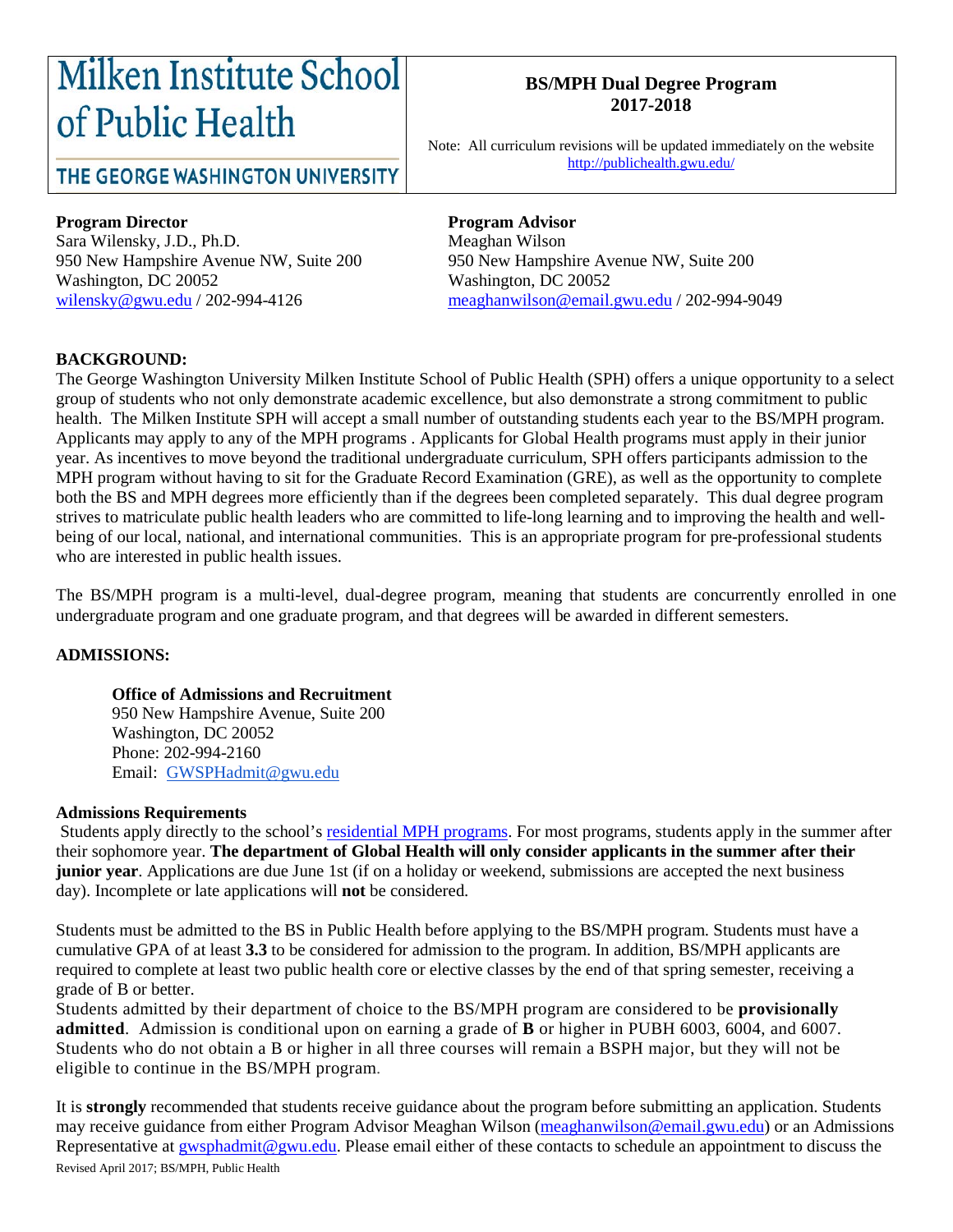program.

The link to the online application form is made available three weeks prior to the admission deadline at [http://publichealth.gwu.edu/programs/public-health-bsmph.](http://publichealth.gwu.edu/programs/public-health-bsmph) A complete application includes:

- 1. A personal statement
	- a. The statement of purpose should explain how you became interested in your field of choice; the contribution you hope to make to your field; and how you believe GW's program will help you reach your career goals. If there is anything unusual in your transcripts, standardized testing, or resume that you wish to explain to the admissions committee, please include this information in your Statement of Purpose.
- 2. Two letters of recommendation faculty members preferred;
- 3. Your resume;
- 4. Your transcript (you may include either an official or unofficial transcript, as long as GPA is included).
	- a. For students applying to the Department of Epidemiology and Biostatistics ONLY, you must have taken MATH 1200 or higher **OR** STAT 1051, 1053, 1127 or higher.
- 5. GRE scores if you choose to submit them. *(GRE or other standardized test scores are not required for admission.* However, applicants may submit standardized test scores if they feel that including this information will enhance *their application.)*

No student is considered to have declared a BS/MPH until this process is completed and the student has received, and returned signed, the letter of acceptance from the GWSPH Office of Recruitment and Admissions. Thereafter students receive guidance from the Program Advisor. Students are strongly encouraged to receive academic guidance from the Program Advisor in order to register for all subsequent semesters. Students follow the prescribed curriculum effective in the year that he/she matriculates into the BS/MPH in Public Health program. Students are also **strongly** encouraged to make connections with their MPH program's director or advisor and begin preliminary planning with them for their MPH studies.

#### **BS/MPH GRADUATION REQUIREMENTS**

- 1. **Graduate Credit Requirement**. 120 undergraduate credits are required for the BS degree, and 36 graduate credits are required for the MPH degree.
- 2. **Course Requirements**. Successful completion of the Undergraduate degree is required for the BS degree, and completion of the remaining graduate Core Courses and the Program-Specific Courses are required for the MPH degree.
- 3. **Grade Point Requirement**. A 3.0 (B average) overall grade point average is required for graduate courses.
- 4. **Time Limit Requirement**. Both degrees must be completed within six years of the date accepted to the School of Public Health.
- 5. **Transfer Credit Policy**. In concordance with undergraduate and graduate established policies.
- 6. **Comply with policies and procedures** as outlined in the University and SPH requirements. After completing the BS degree, students will follow all graduate policies outlined in the University Bulletin and the SPH Student Handbook. Pay particular attention to the SPH requirements to complete human research training, to complete 16 hours of professional enhancement (8 hours before obtaining the BSPH and another 8 hours before obtaining the MPH) activities, and to pass the Academic Integrity Quiz.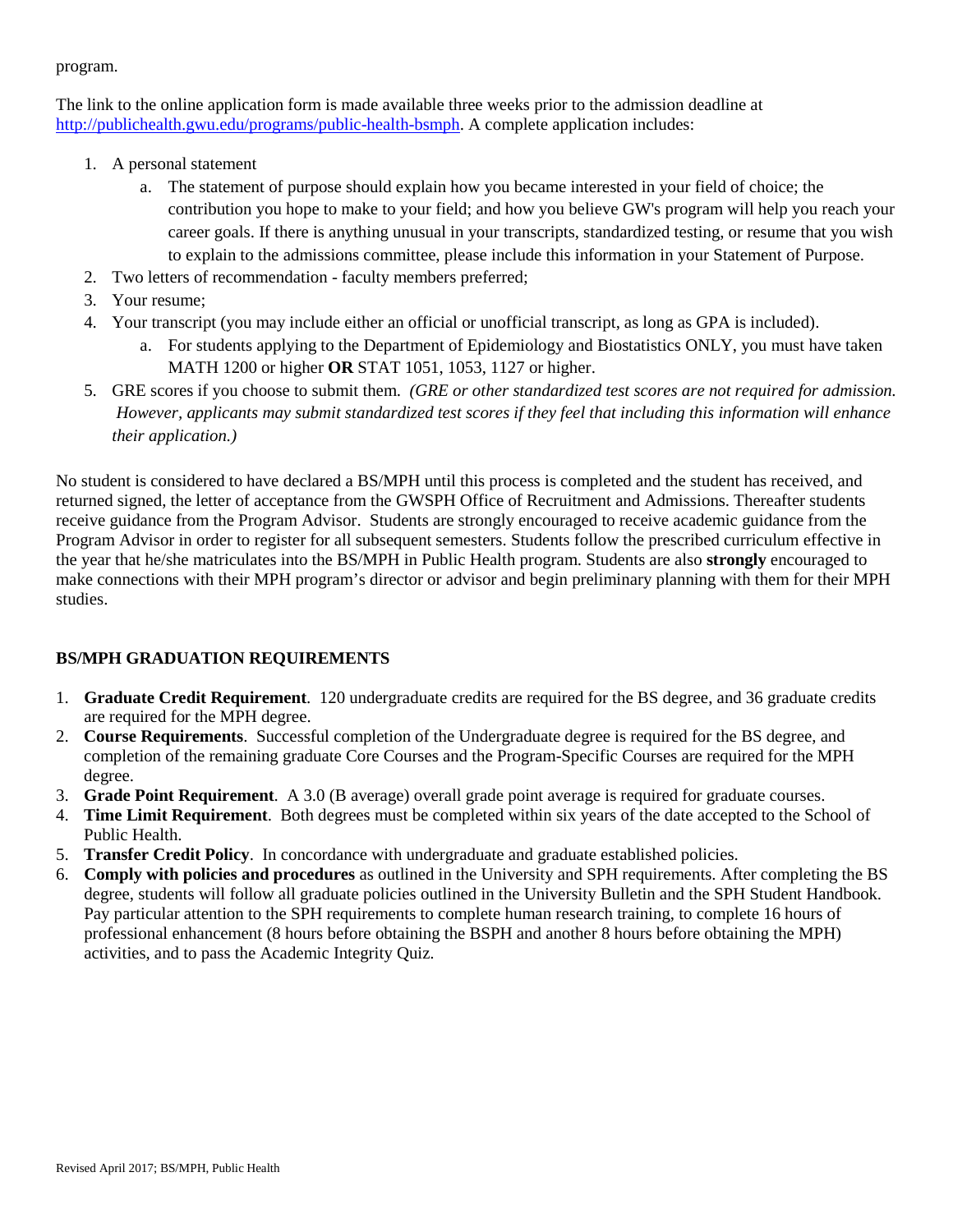## Milken Institute School of Public Health

#### **BS Public Health/MPH**

#### THE GEORGE WASHINGTON UNIVERSITY

Г

#### **Program-at-a-Glance 2017-2018**

| <b>BS/MPH Credit Distribution Chart</b>                     |                   |                           |  |  |  |
|-------------------------------------------------------------|-------------------|---------------------------|--|--|--|
| Category                                                    | <b>Non Premed</b> | <b>Premedical Credits</b> |  |  |  |
|                                                             | <b>Credits</b>    |                           |  |  |  |
| BS General Education Requirements (minimum)*                | 19                | 52-71                     |  |  |  |
| BS Public Health Core Course Requirements (Includes 9       | 27                | 27                        |  |  |  |
| graduate crossover credits)**                               |                   |                           |  |  |  |
| <b>BS SPH Electives***</b>                                  | 12                | 12                        |  |  |  |
| <b>BS</b> Additional Electives                              | 47-54             | $10-29$                   |  |  |  |
| <b>BS</b> Total Credits                                     | 120               | 120                       |  |  |  |
| <b>MPH</b> Total Credits                                    | 36                | 36                        |  |  |  |
| (Includes 9 graduate crossover credits)                     |                   |                           |  |  |  |
| BS/MPH Total Credits (120 credits plus 36 credits $= 156$ ) | 156               | 156                       |  |  |  |
| total credits)                                              |                   |                           |  |  |  |

#### **\*General Curriculum Courses**

**Note: See Bulletin for most up-to-date version of the University General Education Requirements and approved courses: http://bulletin.gwu.edu/university-regulations/** *Consult with your Advisor. Courses may count toward more than one requirement as noted below.*

#### **\*\*BS Public Health Core Course Requirements and Graduate Substitutions**

| <b>Required Courses</b>     | <b>Credits</b> | <b>Title</b>                                                           |
|-----------------------------|----------------|------------------------------------------------------------------------|
| <b>PUBH 1101</b>            | 3              | Introduction to Public Health and Health Services                      |
| <b>PUBH 1102</b>            | 3              | History in Public Health                                               |
| <b>PUBH 3130</b>            | 3              | Management and Economics of Health Services                            |
| <b>PUBH 3133</b>            | 3              | Global Health and Development                                          |
| <b>PUBH 3135 W</b>          | 3              | <b>Health Policy</b>                                                   |
| <b>PUBH 4140 W</b>          | 3              | Senior Seminar                                                         |
| <b>Total Undergraduate</b>  | 18             |                                                                        |
| <b>Core Credits</b>         |                |                                                                        |
| <b>PUBH 6007</b>            | $\overline{2}$ | Social and Behavioral Approaches to Public Health                      |
|                             |                | (Replaces PUBH 2112 Principles of Health Education and Health          |
|                             |                | Promotion [3 credits] in the BS Public Health Program)                 |
| <b>PUBH 6003</b>            | 3              | Principles and Practice of Epidemiology                                |
|                             |                | (Replaces PUBH 3131 Epidemiology: Measuring Health and Disease [3]     |
|                             |                | credits] in the BS Public Health Program)                              |
| <b>PUBH 6004</b>            | $\overline{2}$ | Environmental and Occupational Health in a Sustainable World           |
|                             |                | (Replaces PUBH 3132 Health and Environment [3 credits] in the BS       |
|                             |                | Public Health Program)                                                 |
| <b>PUBH 6001</b>            | $\overline{2}$ | <b>Biological Concepts for Public Health</b>                           |
|                             |                | (Replaces PUBH 2110 Public Health Biology [3 credits] in the BS Public |
|                             |                | Health Program)                                                        |
|                             |                |                                                                        |
| <b>Total Graduate Cross</b> | 9              |                                                                        |
| <b>Over Credits</b>         |                |                                                                        |
| <b>Total Core Credits</b>   | 27             |                                                                        |

Revised April 2017; BS/MPH, Public Health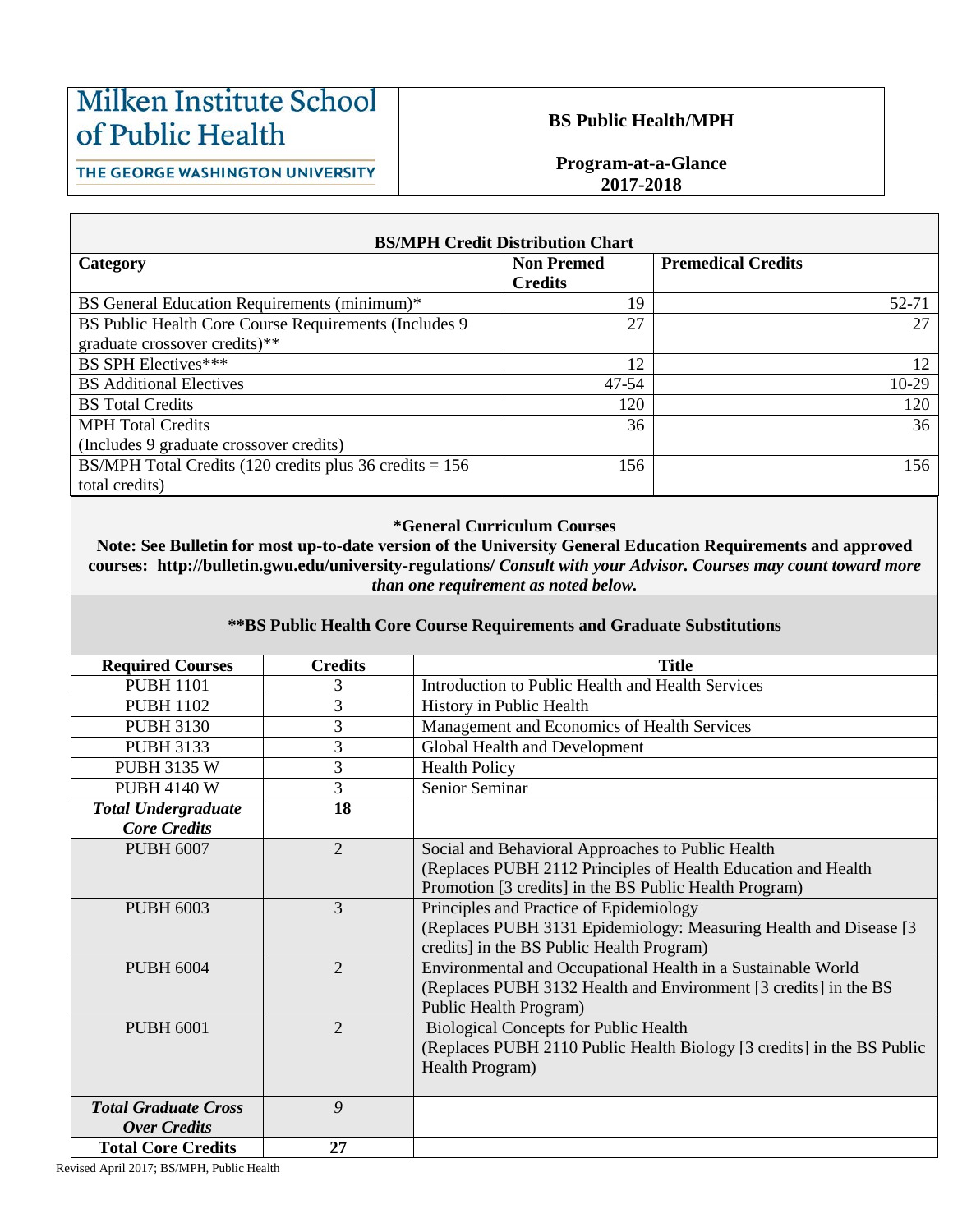| <b>***Approved Public Health Elective Courses</b> |                                                              |                |                                                                               |                      |                         |  |
|---------------------------------------------------|--------------------------------------------------------------|----------------|-------------------------------------------------------------------------------|----------------------|-------------------------|--|
| <b>AMST 3950</b>                                  |                                                              | 3              | Topics: Narrative Medicine in American History only                           |                      |                         |  |
| <b>ANTH 3504</b>                                  |                                                              | 3              | Illness, Healing and Culture                                                  |                      |                         |  |
| <b>ANTH 3513</b>                                  |                                                              | 3              | Anthropology of Human Rights                                                  |                      |                         |  |
| <b>ANTH 6302</b>                                  |                                                              | 3              | Issues in Development                                                         |                      |                         |  |
| <b>BADM 4101</b>                                  |                                                              | 3              | <b>Business Law and Ethics</b>                                                |                      |                         |  |
| <b>BIOC 3560</b>                                  |                                                              | 3              | Diet, Health, and Longevity                                                   |                      |                         |  |
| <b>EXNS 1114</b>                                  |                                                              | 3              | <b>Community Nutrition</b>                                                    |                      |                         |  |
| <b>EXNS 1199</b>                                  |                                                              | 3              | Topics: Nutrition & Disease only                                              |                      |                         |  |
| <b>EXNS 2119</b>                                  |                                                              | 3              | <b>Introduction to Nutrition Science</b>                                      |                      |                         |  |
| <b>EXNS 2122</b>                                  |                                                              | $\overline{3}$ | Food Systems in Public Health                                                 |                      |                         |  |
| <b>GEOG 2104</b>                                  |                                                              | 3              | Introduction to Cartography and GIS                                           |                      |                         |  |
| <b>GEOG 2127</b>                                  |                                                              | 3              | Population Geography                                                          |                      |                         |  |
| <b>GEOG 2137</b>                                  |                                                              | 3              | <b>Environmental Hazards</b>                                                  |                      |                         |  |
| <b>HIST 3363</b>                                  |                                                              | 3              | Race, Medicine, and Public Health                                             |                      |                         |  |
| <b>HLWL 1106</b>                                  |                                                              | 3              | Drug Awareness                                                                |                      |                         |  |
| <b>HLWL 1109</b>                                  |                                                              | 3              | <b>Human Sexuality</b>                                                        |                      |                         |  |
| <b>HSCI 2101</b>                                  |                                                              | 3              | Psychosocial Aspects of Health and Illness                                    |                      |                         |  |
| <b>HSCI 2105</b>                                  |                                                              | 3              | <b>Current Issues in Bioethics</b>                                            |                      |                         |  |
| <b>IAFF 2190W</b>                                 |                                                              | 3              | Topics: Science, Policy and Tech only                                         |                      |                         |  |
| <b>PHIL 2281</b>                                  |                                                              | 3              | Philosophy of the Environment                                                 |                      |                         |  |
| <b>PSYC 3128</b>                                  |                                                              | 3              | <b>Health Psychology</b>                                                      |                      |                         |  |
| <b>PUBH 2113</b>                                  |                                                              | 3              | Impact of Culture Upon Health                                                 |                      |                         |  |
| <b>PUBH 2114</b>                                  |                                                              | 3              | Environment, Health and Development                                           |                      |                         |  |
| <b>PUBH 2115</b>                                  |                                                              | 3              | Health, Human Rights, and Displaced Persons                                   |                      |                         |  |
| <b>PUBH 2116</b>                                  |                                                              | 3              | Global Delivery of Health Services                                            |                      |                         |  |
| <b>PUBH 2117</b>                                  |                                                              | 3              | Service Learning in Public Health                                             |                      |                         |  |
| <b>PUBH 3136</b>                                  |                                                              | $\overline{3}$ | <b>Health Law</b>                                                             |                      |                         |  |
| <b>PUBH 3137</b>                                  |                                                              | 3              | Global Public Health Nutrition                                                |                      |                         |  |
| <b>PUBH 3150</b>                                  |                                                              | 3              | Sustainable Energy and Environmental Health                                   |                      |                         |  |
| <b>PUBH 3151</b>                                  |                                                              | 3              | <b>Current Issues in Bioethics</b>                                            |                      |                         |  |
| <b>PUBH 3199</b>                                  |                                                              | $1 - 3$        | Various Topics in Public Health - i.e. Qualitative Research Methods in PUBH   |                      |                         |  |
| <b>STAT 2118</b>                                  |                                                              | 3              | <b>Regression Analysis</b>                                                    |                      |                         |  |
| <b>STAT 2183</b>                                  |                                                              | 3              | <b>Intermediate Statistics Lab/Packages</b>                                   |                      |                         |  |
| <b>MPH Core Course Requirements</b>               |                                                              |                |                                                                               |                      |                         |  |
|                                                   |                                                              |                | Begin Planning Your Practicum after Completing the First Half of Your Program |                      |                         |  |
| <b>Required Core Course</b>                       |                                                              |                |                                                                               | <b>Credits</b>       | <b>Semester Offered</b> |  |
| <b>PUBH 6001</b>                                  |                                                              |                | Biological Concepts for Public Health (Replaces PUBH 2110                     | $\overline{2}$       | Summer, Fall, Spring    |  |
|                                                   | Program                                                      |                | Public Health Biology (3 credits) in the BS Public Health                     |                      |                         |  |
|                                                   |                                                              |                |                                                                               |                      |                         |  |
| <b>PUBH 6002</b>                                  | <b>Biostatistical Applications for Public Health</b>         |                | $\overline{3}$                                                                | Summer, Fall, Spring |                         |  |
| <b>PUBH 6003</b>                                  |                                                              |                | Principles and Practice of Epidemiology                                       | 3                    | Summer, Fall, Spring    |  |
|                                                   |                                                              |                | (Replaces PUBH 3131 Epidemiology: Measuring Health and                        |                      |                         |  |
|                                                   |                                                              |                | Disease (3 credits) in the BS Public Health Program)                          |                      |                         |  |
| <b>PUBH 6004</b>                                  | Environmental and Occupational Health in a Sustainable World |                | $\mathbf{2}$                                                                  | Summer, Fall, Spring |                         |  |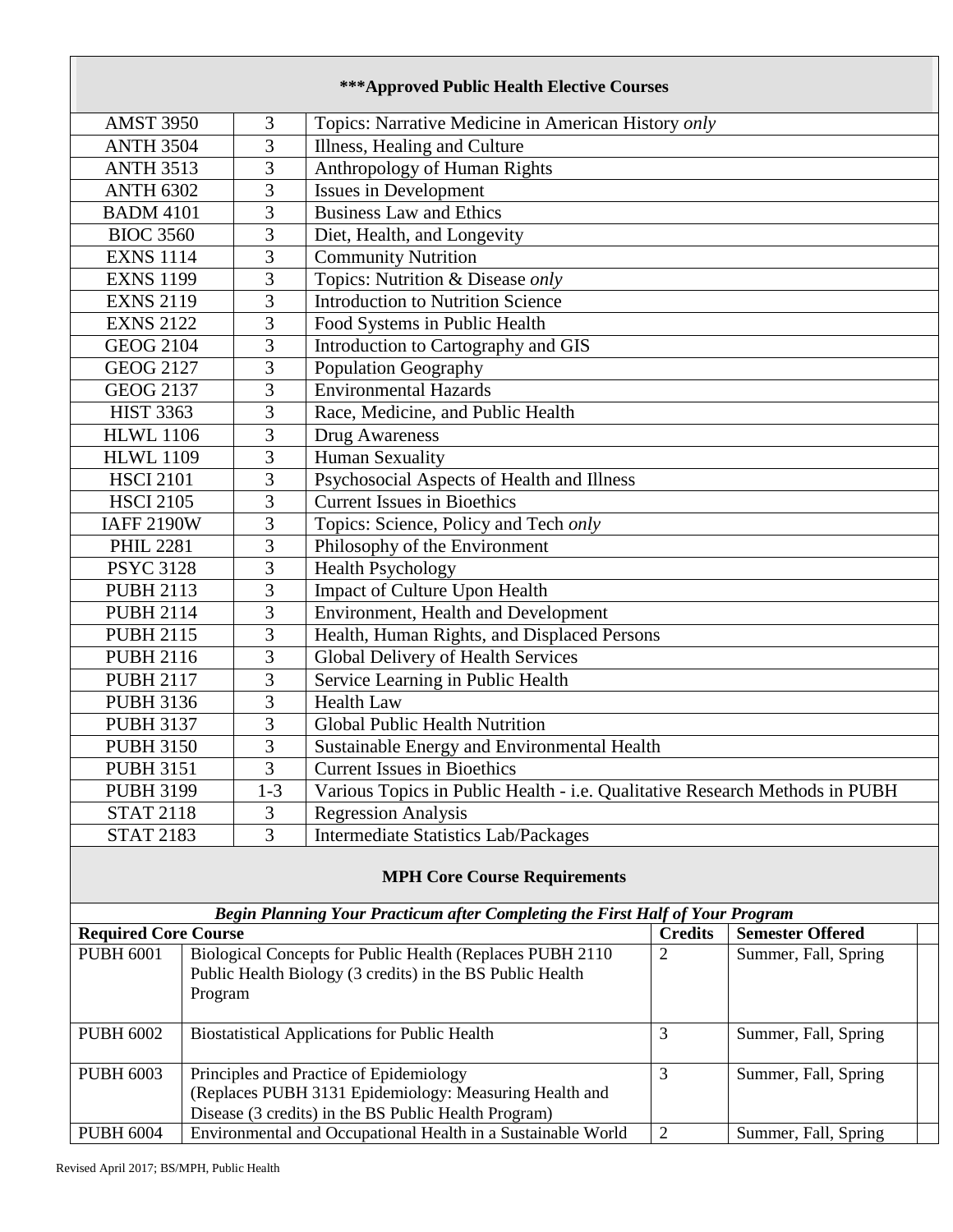| <b>Total</b>     | <b>Core Credits</b>                                           | 15 |                      |  |
|------------------|---------------------------------------------------------------|----|----------------------|--|
|                  | Promotion (3 credits) in the BS Public Health Program)        |    |                      |  |
|                  | PUBH 2112 Principles of Health Education and Health           |    |                      |  |
| <b>PUBH 6007</b> | Social and Behavioral Approaches to Public Health (Replaces   |    | Fall, Spring, Summer |  |
|                  |                                                               |    |                      |  |
| <b>PUBH 6006</b> | Management & Policy Approaches to Public Health               |    | Summer, Fall, Spring |  |
|                  | <b>BS</b> Public Health Program)                              |    |                      |  |
|                  | (Replaces PUBH 3132 Health and Environment (3 credits) in the |    |                      |  |

For MPH program guides, course descriptions and registration information, please go to the website: [http://publichealth.gwu.edu/academics.](http://publichealth.gwu.edu/academics) Please refer to the relevant MPH Program Guide for your programspecific curricular and graduation requirements.

#### **BS/MPH Supplement to the Milken Institute School of Public Health Student Handbook**

#### **OVERVIEW**

This supplement is intended to provide information about policies and procedures that apply to students in the School of Public Health and Health Service's BS/MPH dual-degree program. BS/MPH students should use this supplement along with the information in the *School of Public Health Graduate Student Handbook* ("Handbook") and the University's Bulletin. The Bulletin is available on-line at [www.gwu.edu/~bulletin/.](http://www.gwu.edu/%7Ebulletin/)

Some policies are course-specific (i.e., grade appeal of a course) while others relate to the students' overall participation in the program (i.e. academic standing). Unless otherwise specified in this supplement, students should follow the policies and procedures relating to course-specific issues that coincide with the program level of the course. In other words, if the issue relates to an undergraduate course, students should follow the undergraduate rules and if the issue relates to a graduate course, students should follow the graduate rules. For issues relating to the students' overall participation in the program, students should follow the policies that coincide with the students' level of progress in the program. In other words, the student should adhere to undergraduate policies and procedures until the student completes the requirements for a BS in Public Health. Once the student completes the requirements for the BS in Public Health, the student should follow the graduate policies and procedures.

#### **HOW TO FINANCE YOUR BS/MPH PROGRAM**

Prior to the award of the BS degree, BS/MPH students are eligible only for undergraduate financial assistance. Once matriculating into the graduate program, BS/MPH students are eligible for graduate support and [the Grad2Grad program.](https://graduate.admissions.gwu.edu/grad2grad-program)

To retain eligibility for undergraduate Federal and institutional financial aid, the number of graduate courses for which an undergraduate student is registered in any given semester or summer session must be less than half of his or her total course load.

#### **GET ADVISING BEFORE YOU REGISTER**

BS/MPH students have two academic advisors, one who focuses on undergraduate course work and completion of the BS requirements and one who focuses on graduate course work and completion of MPH requirements. Your undergraduate advisor is shown in the header. Your graduate advisor will be assigned based on which department/program you enter. These two advisors will work together as needed to assist BS/MPH students in course selection and sequencing for the entire program.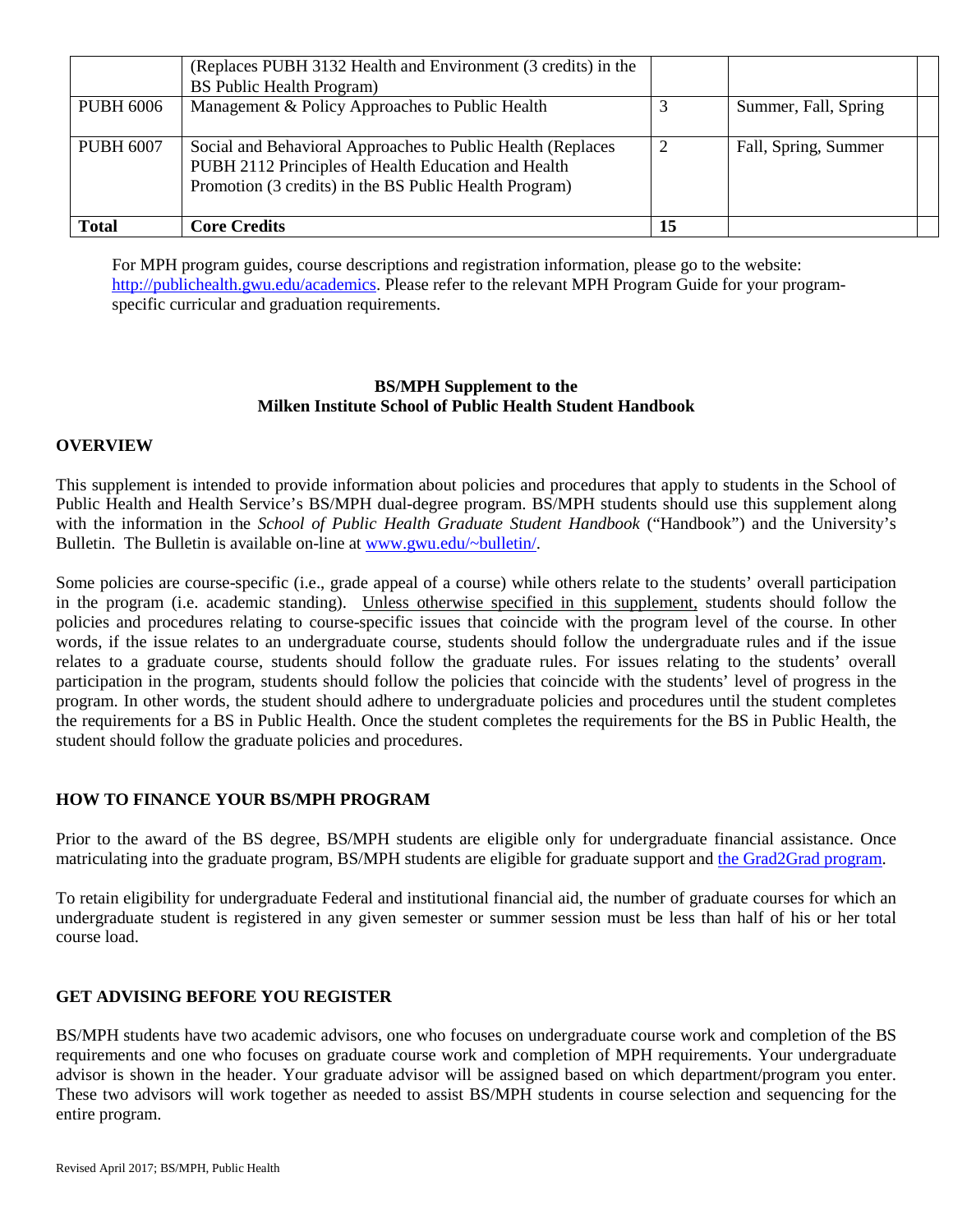BS/MPH students, like other BS Public Health Majors, must meet with their undergraduate academic advisor before registering for classes in fall of their junior year. At that time, they should plan their course sequencing for the remaining undergraduate requirements. BS/MPH students must also meet with their likely MPH academic advisor in the fall of their junior year to plan their graduate course selection and sequencing. By meeting with both advisors early in the program, BS/MPH students are less likely to encounter scheduling or sequencing conflicts that delay graduation. It is assumed that BS/MPH students will take courses during summer sessions if they wish to graduate in a reduced timeframe. However, BS/MPH students are not required to take courses during the summer to maintain enrollment status.

Please refer to the *SPH Student Handbook* for additional information on advising and registration.

#### **PAY YOUR TUITION BILL ACCORDING TO ESTABLISHED BILLING PLANS**

The fixed rate tuition plan remains in effect for BS/MPH students who chose to participate in the plan upon enrolling at GW. Students who are not part of the fixed-rate tuition plan or who are still enrolled at GW after the term of their fixedplan tuition plan expires, will pay on a per-credit basis according to the undergraduate rate for undergraduate courses or the graduate rate for graduate courses.

#### **PARTICIPATE IN PROFESSIONAL ENHANCEMENT ACTIVITIES**

BS/MPH students are required to complete 16 hours of professional enhancement activities during their program. At least 8 credit hours must be completed to meet the requirements for the BS degree.

#### **PROCEDURES FOR FILING PETITIONS**

BS/MPH students should use the undergraduate or graduate petitions as appropriate.

BS/MPH students who wish to drop out of the BS/MPH dual-degree program but wish to continue to pursue a BS in Public Health must [submit an undergraduate petition.](http://publichealth.gwu.edu/content/graduate-admissions-petitions) In the area labeled "Request", check "other" and describe the reason for the petition in the "Specifics" section. Students who wish to become a Public Health major will be automatically accepted into the major unless there are outstanding academic or disciplinary issues that must be addressed. In those cases, the Director of the Undergraduate Program will make the final decision about admittance into the BS in Public Health and may establish requirements by which students must abide as a condition of enrollment into the major.

#### **ACADEMIC STANDING**

BS/MPH students have undergraduate standing until they successfully complete 120 credit hours and meet the other requirements necessary to obtain their BS in Public Health. Until BS/MPH students fulfill their requirements for the BS degree, they are subject to the undergraduate guidelines on academic standing. Once they complete their BS degree, BS/MPH students are subject to graduate guidelines on academic standing.

For graduate course work to be cross-credited toward the undergraduate degree, students must earn at least a B and the course work must be taken for graduate credit. Students who earn less than a B in a graduate course that is to be crosscredited may apply this course only toward the undergraduate degree. To meet graduate degree requirements, the student must substitute an advisor-approved graduate-level course from the same discipline, to help the student reinforce competency in this discipline.